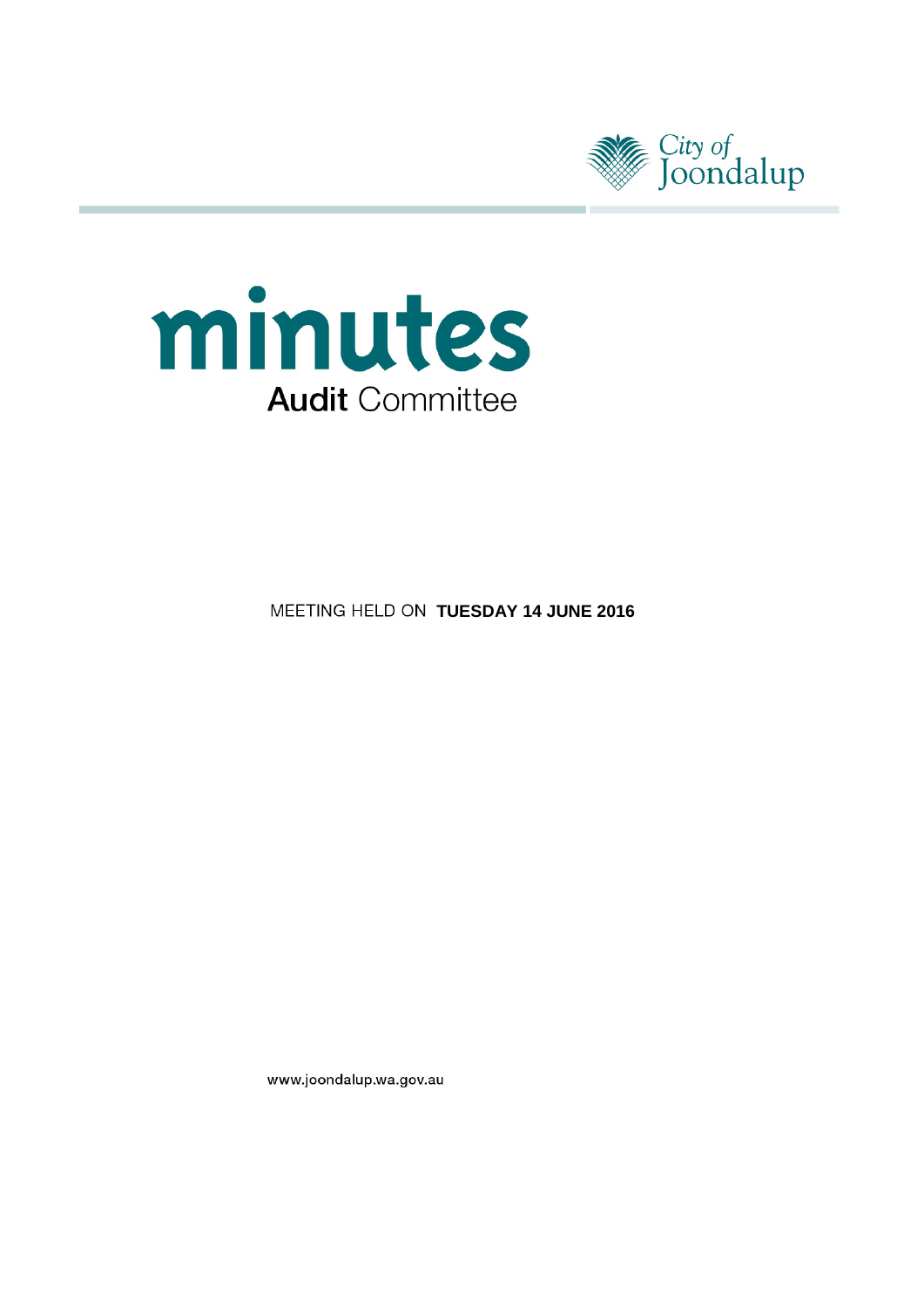# **TABLE OF CONTENTS**

| Item No. | <b>Title</b>                                                                   | Page No. |
|----------|--------------------------------------------------------------------------------|----------|
|          | <b>Declaration of Opening</b>                                                  | 3        |
|          | <b>Declarations of Interest</b>                                                | 3        |
|          | Apologies/Leave of absence                                                     | 4        |
|          | Announcements by the Presiding Member<br>without<br>discussion                 | 4        |
|          | Identification of matters for which the meeting may be<br>closed to the public | 4        |
|          | <b>Petitions and deputations</b>                                               | 4        |
|          | <b>Report</b>                                                                  | 5        |
| 1        | Quotation 010/16 - Provision of External Audit Services -<br>[105737]          | 5        |
|          | <b>Closure</b>                                                                 | 12       |
|          |                                                                                |          |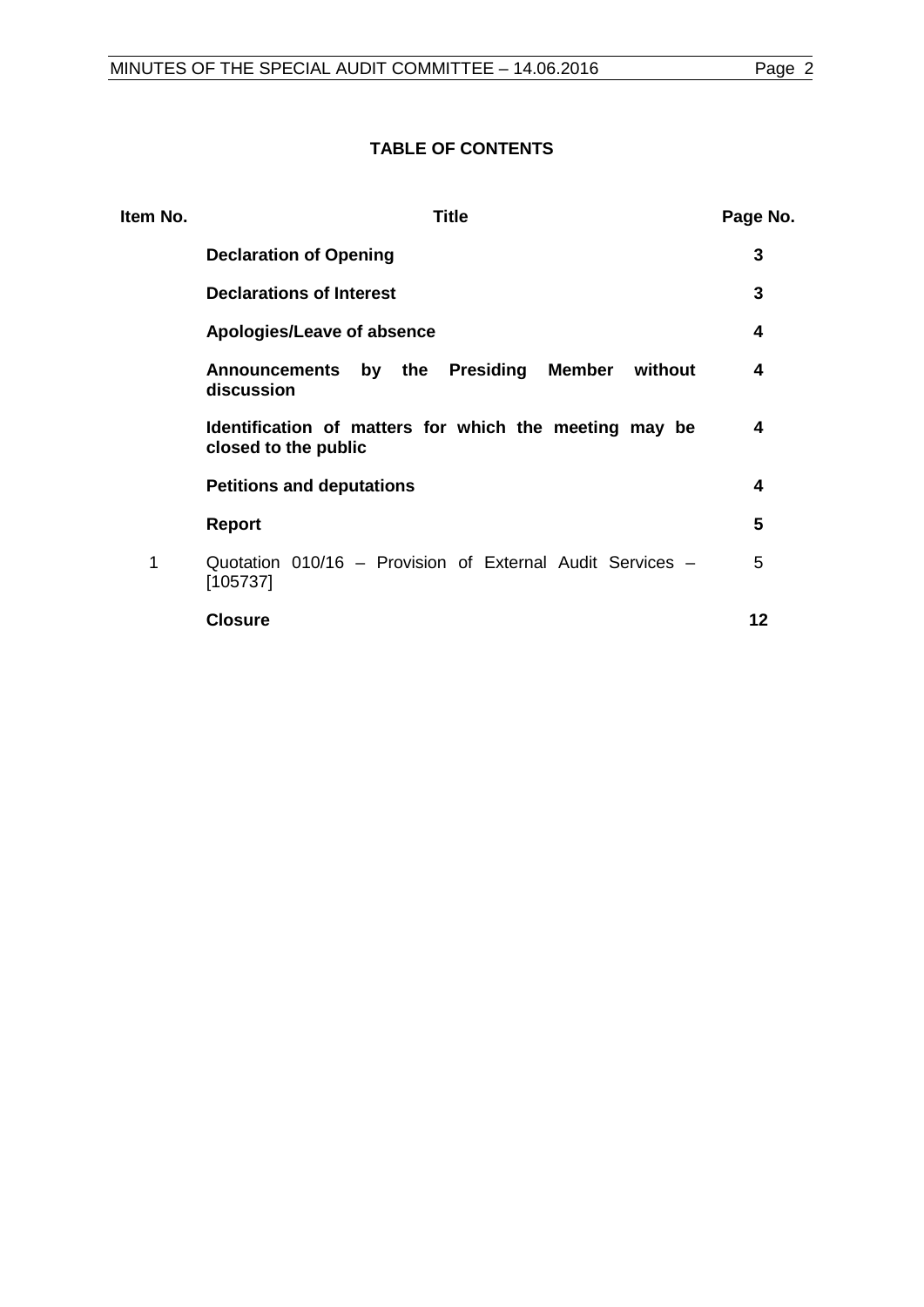# **CITY OF JOONDALUP**

#### **MINUTES OF THE SPECIAL AUDIT COMMITTEE MEETING HELD IN CONFERENCE ROOM 3, JOONDALUP CIVIC CENTRE, BOAS AVENUE, JOONDALUP ON TUESDAY 14 JUNE 2016.**

# **ATTENDANCE**

# **Committee Members**

| <b>Cr Christine Hamilton-Prime</b><br><b>Mayor Troy Pickard</b><br>Cr Tom McLean, JP<br>Cr Nige Jones | <b>Presiding Member</b>                                                                                                                                      | from 5.47pm |
|-------------------------------------------------------------------------------------------------------|--------------------------------------------------------------------------------------------------------------------------------------------------------------|-------------|
| <b>Cr Russell Poliwka</b><br>Cr John Logan<br>Cr Sophie Dwyer                                         | <b>Deputy Presiding Member</b>                                                                                                                               | from 5.47pm |
| <b>Officers</b>                                                                                       |                                                                                                                                                              |             |
| Mr Garry Hunt<br>Mr Mike Tidy<br>Mr Brad Sillence<br>Mr Roney Oommen<br>Mrs Lesley Taylor             | <b>Chief Executive Officer</b><br><b>Director Corporate Services</b><br><b>Manager Governance</b><br><b>Manager Financial Services</b><br>Governance Officer | to 5.49pm   |

# <span id="page-2-0"></span>**DECLARATION OF OPENING**

The Presiding Member declared the meeting open at 5.45pm.

# <span id="page-2-1"></span>**DECLARATIONS OF INTEREST**

Nil.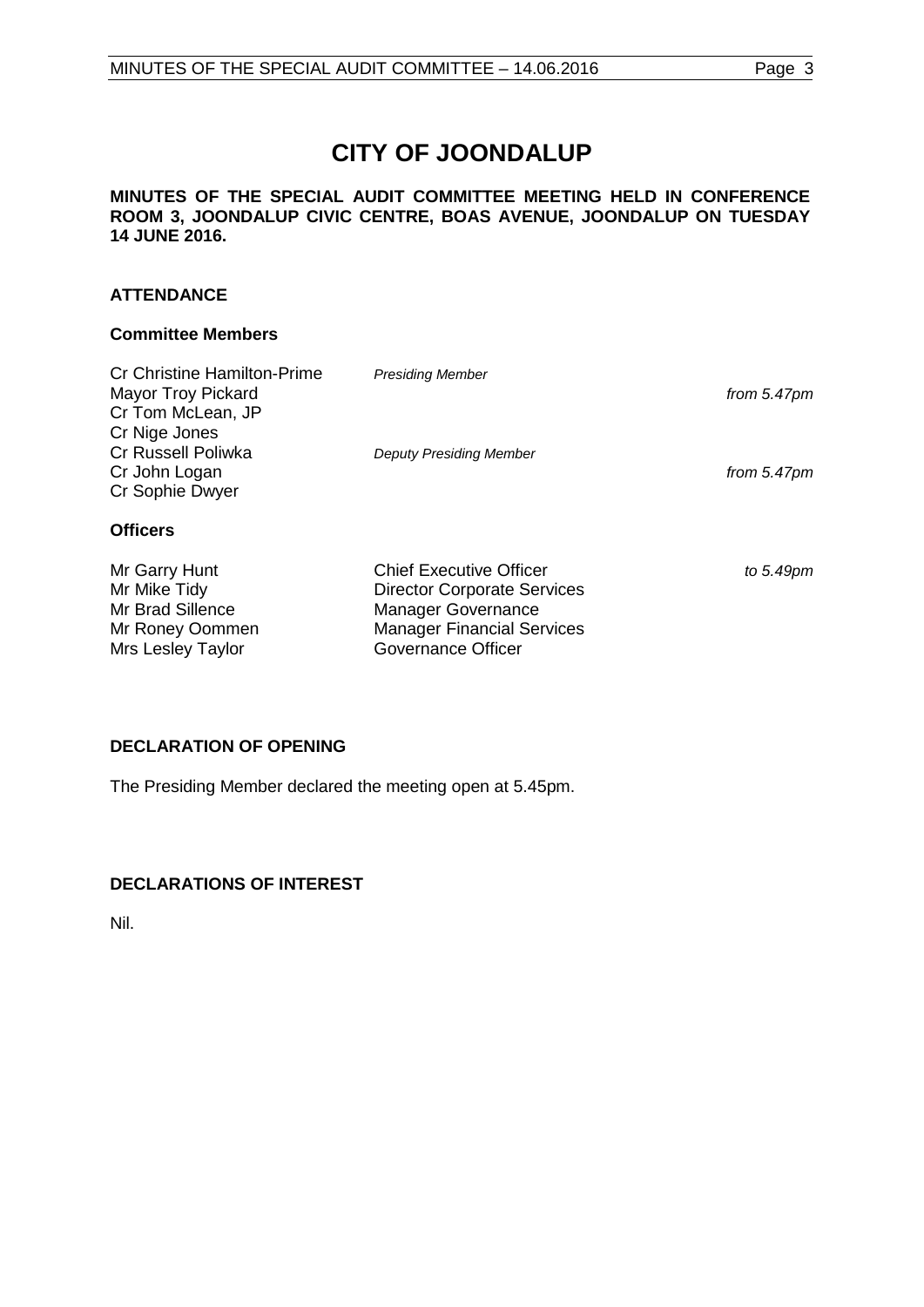### <span id="page-3-0"></span>**APOLOGIES/LEAVE OF ABSENCE**

#### **Leave of Absence previously approved:**

| Cr John Chester | 18 June to 23 June 2016 inclusive. |
|-----------------|------------------------------------|
| Cr Sophie Dwyer | 21 June to 26 June 2016 inclusive. |
| Cr John Logan   | 27 June to 3 July 2016 inclusive.  |

#### <span id="page-3-1"></span>**ANNOUNCEMENTS BY THE PRESIDING MEMBER WITHOUT DISCUSSION**

Nil.

#### <span id="page-3-2"></span>**IDENTIFICATION OF MATTERS FOR WHICH THE MEETING MAY BE CLOSED TO THE PUBLIC**

In accordance with Clause 5.2 of the City's *Meeting Procedures Local Law 2013*, this meeting was not open to the public.

# <span id="page-3-3"></span>**PETITIONS AND DEPUTATIONS**

Nil.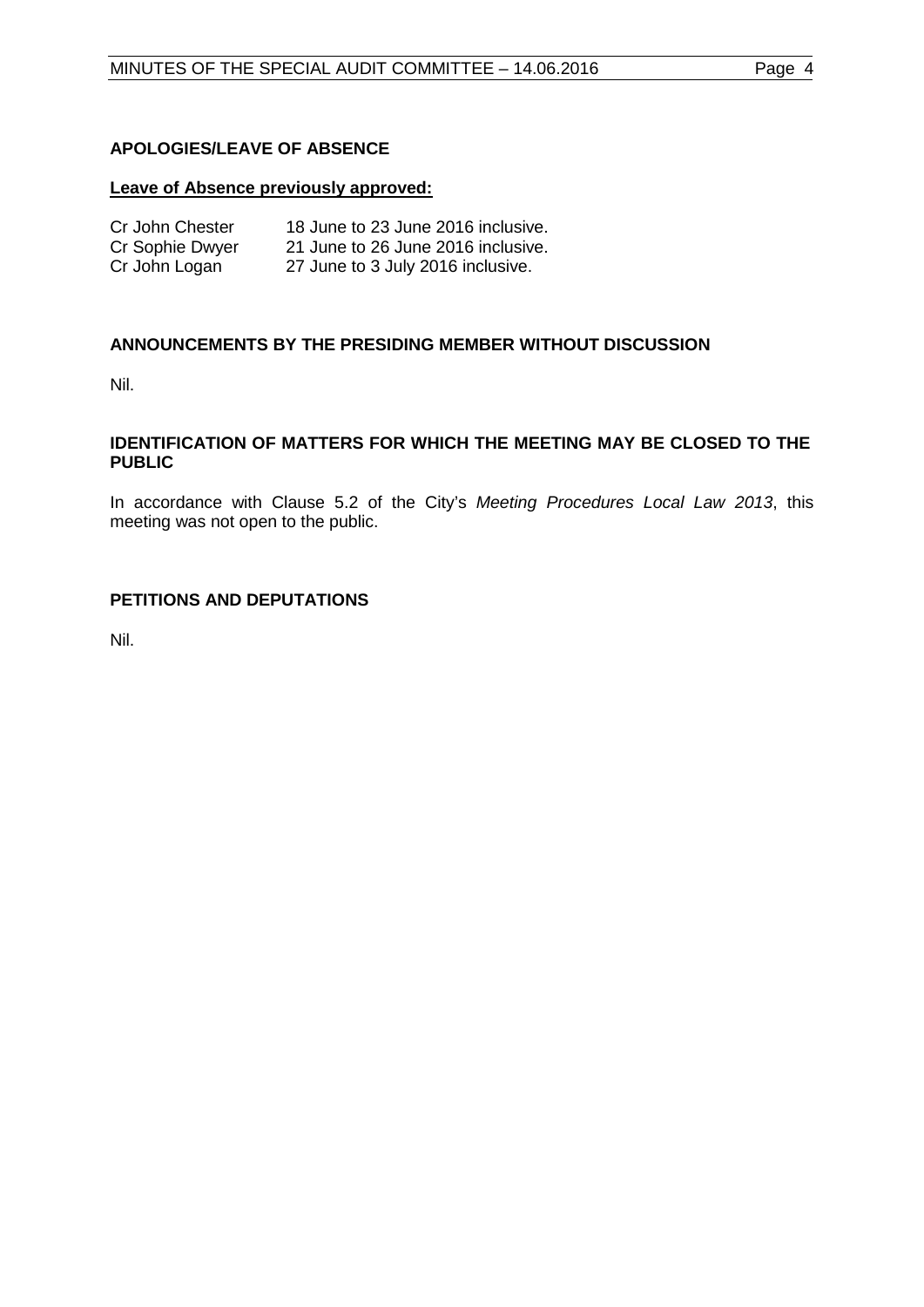<span id="page-4-0"></span>**REPORT**

# <span id="page-4-1"></span>**ITEM 1 QUOTATION 010/16 – PROVISION OF EXTERNAL AUDIT SERVICES**

| <b>WARD</b>                           | Αll                                                                                                                                                                                              |                                                                            |
|---------------------------------------|--------------------------------------------------------------------------------------------------------------------------------------------------------------------------------------------------|----------------------------------------------------------------------------|
| <b>RESPONSIBLE</b><br><b>DIRECTOR</b> | Mr Mike Tidy<br><b>Corporate Services</b>                                                                                                                                                        |                                                                            |
| <b>FILE NUMBER</b>                    | 105737, 101515                                                                                                                                                                                   |                                                                            |
| <b>ATTACHMENTS</b>                    | Attachment 1<br>Attachment 2                                                                                                                                                                     | <b>Summary of Quotation Submissions</b><br>Ministerial Circular No 03-2016 |
| <b>AUTHORITY / DISCRETION</b>         | Executive - The substantial direction setting and oversight<br>role of Council, such as adopting plans and reports,<br>accepting tenders, directing operations, setting and<br>amending budgets. |                                                                            |

#### **PURPOSE**

For Council to consider the submissions received for the provision of external audit services to the City.

#### **EXECUTIVE SUMMARY**

The City has had a single contract for the provision of external audit services with Grant Thornton Audit Pty Ltd which has expired.

The State Government some time ago announced that it proposed to make the Auditor General responsible for local government audits. The Minister for Local Government has now advised (Ministerial Circular No. 03-2016 – Attachment 2 refers) that it is intended to amend the *Local Government Act 1995* to provide for the Auditor General to take over responsibility for local government audits from 1 July 2017. The Minister has advised that local governments entering into or renewing audit contracts should not do so beyond the audit of the 2016-17 year.

Quotations were issued on 23 March 2016 to the Western Australian Local Government Association (WALGA) audit services preferred supply panel for the provision of external audit services for a period up to three years. Quotations closed on 11 April 2016. A submission was received from each of the following:

- Moore Stephens Perth.
- Grant Thornton Audit Pty Ltd.
- Macri Partners.
- PKF Audit (WA) Pty Ltd.
- Butler Settineri (Audit) Pty Ltd.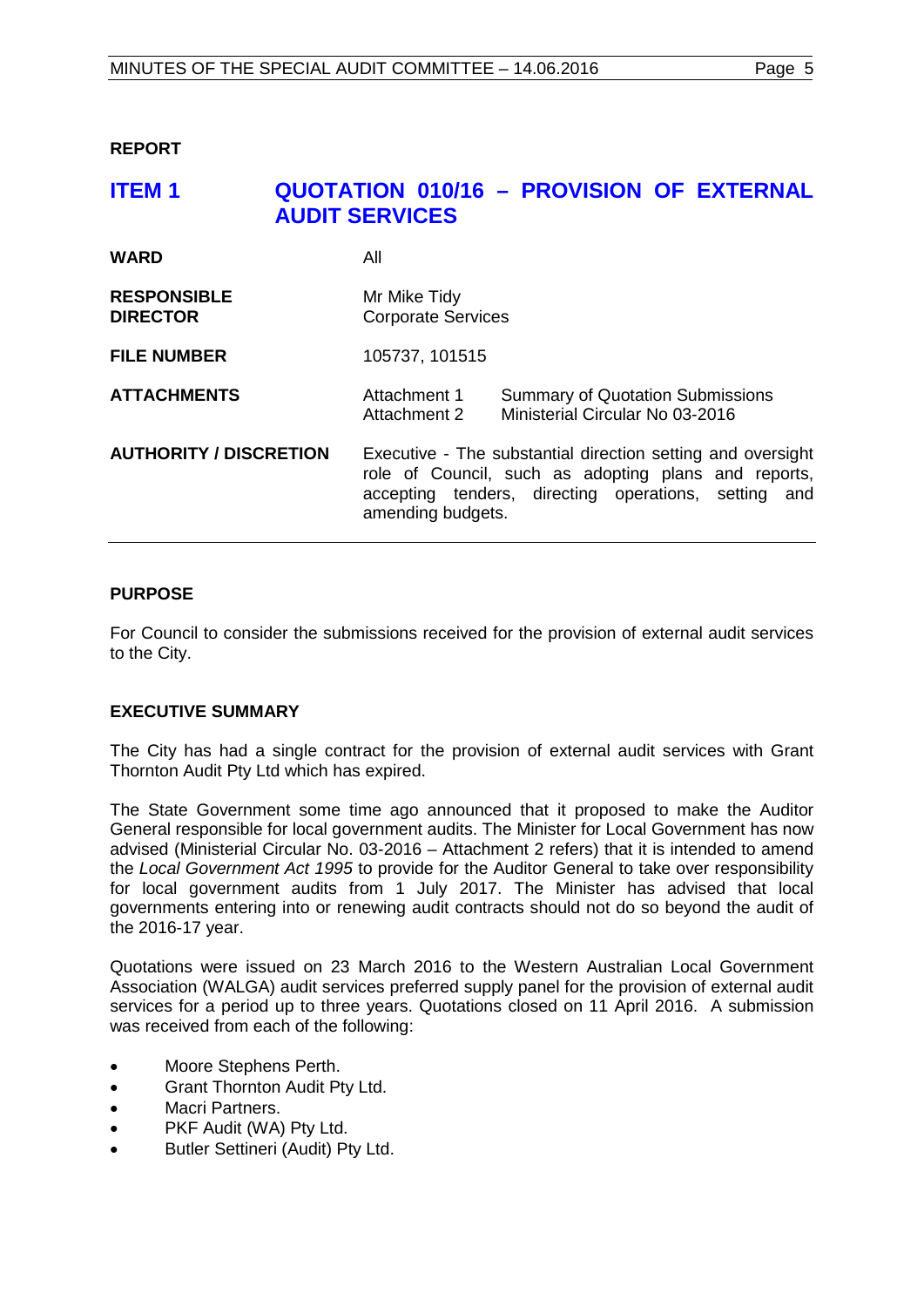The submission from Moore Stephens represents best value to the City. Moore Stephens Perth demonstrated a thorough understanding of the requirements. The company is a well established auditing firm with significant industry experience and proven capability to conduct the City's audit. It has provided similar services to the Cities of Fremantle, Kwinana, Subiaco and Albany and the Towns of Cottesloe and Claremont, as well as a large number of regional local governments.

#### *It is therefore recommended that Council:*

- *1 ACCEPTS the quotation submitted by Moore Stephens Perth for the provision of external audit services as specified in quotation 010/16 for a period of two years with an option for a further one year, for the fixed lump sum of \$55,500 (GST exclusive) and schedule of rates for meeting attendance, grant acquittals and any additional services;*
- *2 BY AN ABSOLUTE MAJORITY APPOINTS Moore Stephens Perth to be its auditor for a period of two years, to cover the audit of the 2015-16 and 2016-17 financial years, with an option for a further one year period.*

# **BACKGROUND**

Under section 7.2 of the *Local Government Act 1995*, the accounts and annual financial report of a local government for each financial year are required to be audited by an auditor appointed by the local government.

The City has had a single contract for the provision of external audit services with Grant Thornton Audit Pty Ltd which has expired.

WALGA has established a preferred supplier panel for internal and external audit services (Contract C026\_14). Each supplier to the panel has been prequalified by WALGA to approved terms and conditions for the delivery of specialist local government audit services.

Quotation assessment is based on the best value for money concept. Best value is determined after considering whole of life costs, fitness for purpose, respondents' experience and performance history, productive use of City resources and other environmental or local economic factors.

# **DETAILS**

The quotation for the provision of external audit services was issued through the WALGA audit services preferred supplier panel on 23 March 2016. The quotation period was for two weeks and quotations closed on 11 April 2016.

#### **Submissions**

A submission was received from each of the following:

- Moore Stephens Perth.
- Grant Thornton Audit Pty Ltd.
- Macri Partners.
- PKF Audit (WA) Pty Ltd.
- Butler Settineri (Audit) Pty Ltd.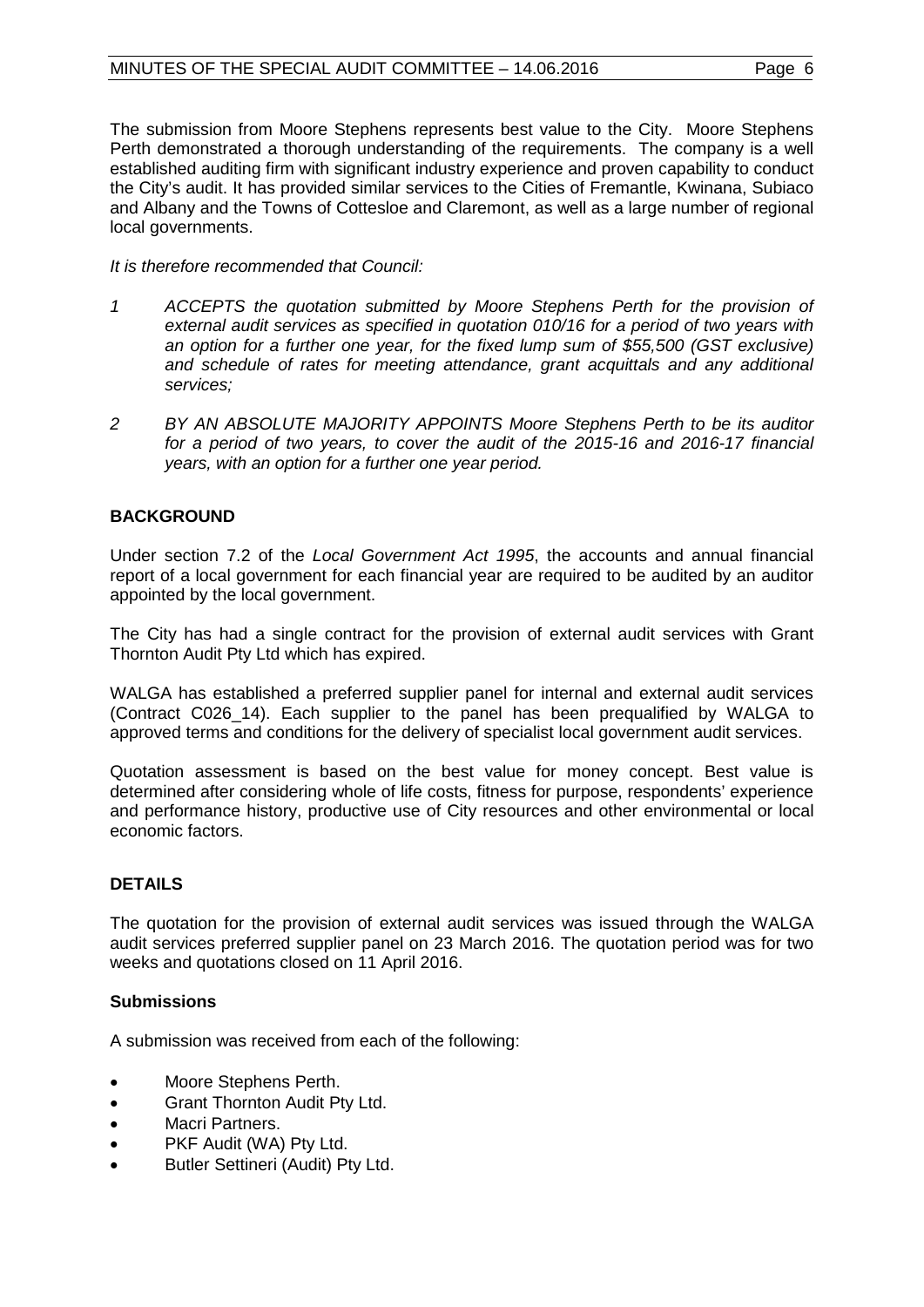A summary of the submissions including the location of each respondent is provided in Attachment 1.

### **Evaluation Panel**

The evaluation panel comprised two members:

- one with tender and contract preparation skills.
- one with the appropriate technical expertise and involvement in supervising the contract.

The panel carried out the assessment of submissions in accordance with the City's evaluation process in a fair and equitable manner.

#### **Compliance Assessment**

All offers received were assessed as fully compliant.

#### **Qualitative Assessment**

The qualitative criteria and weighting used in evaluating the submissions received were as follows:

| <b>Qualitative Criteria</b> |                                                       | Weighting |
|-----------------------------|-------------------------------------------------------|-----------|
|                             | Audit methodology                                     | 50%       |
|                             | Capacity                                              | 30%       |
| 3                           | Demonstrated experience in providing similar services | 20%       |

Butler Settineri (Audit) Pty Ltd scored 49% and was ranked fifth in the qualitative assessment. The proposed audit plan and methodology demonstrated an understanding of the requirements. The timing of both audit visits does not fit with the City's program. A team of four was nominated for the City's requirements. No information was supplied for supporting staff. Butler Settineri demonstrated experience providing audit services to local governments. It listed 15 current clients. All local governments are small regional shires except for the Shire of Peppermint Grove. Its staff have prior work experience auditing large metropolitan local governments.

PKF Audit (WA) Pty Ltd scored 50% and ranked fourth in the qualitative assessment. It has a considerable number of staff across Australia, however it was not stated how many are located in Perth and dedicated to audit services. A team of three was nominated for the City's requirements. The total number of supporting staff was not supplied. The proposed audit plan and methodology demonstrated a good understanding of the requirements. The timing of the interim audit needs to be re-considered as it does not meet the City's requirements. PKF Audit did not provide sufficient information demonstrating its experience. The response stated that the firm has prior experience providing assurance and advisory services to local government agencies, State owned corporations and large companies; however no specific information on these clients was supplied. Its staff have had prior experience in auditing the Cities of South Perth and Kalgoorlie-Boulder and the Shires of Serpentine-Jarrahdale and Coolgardie.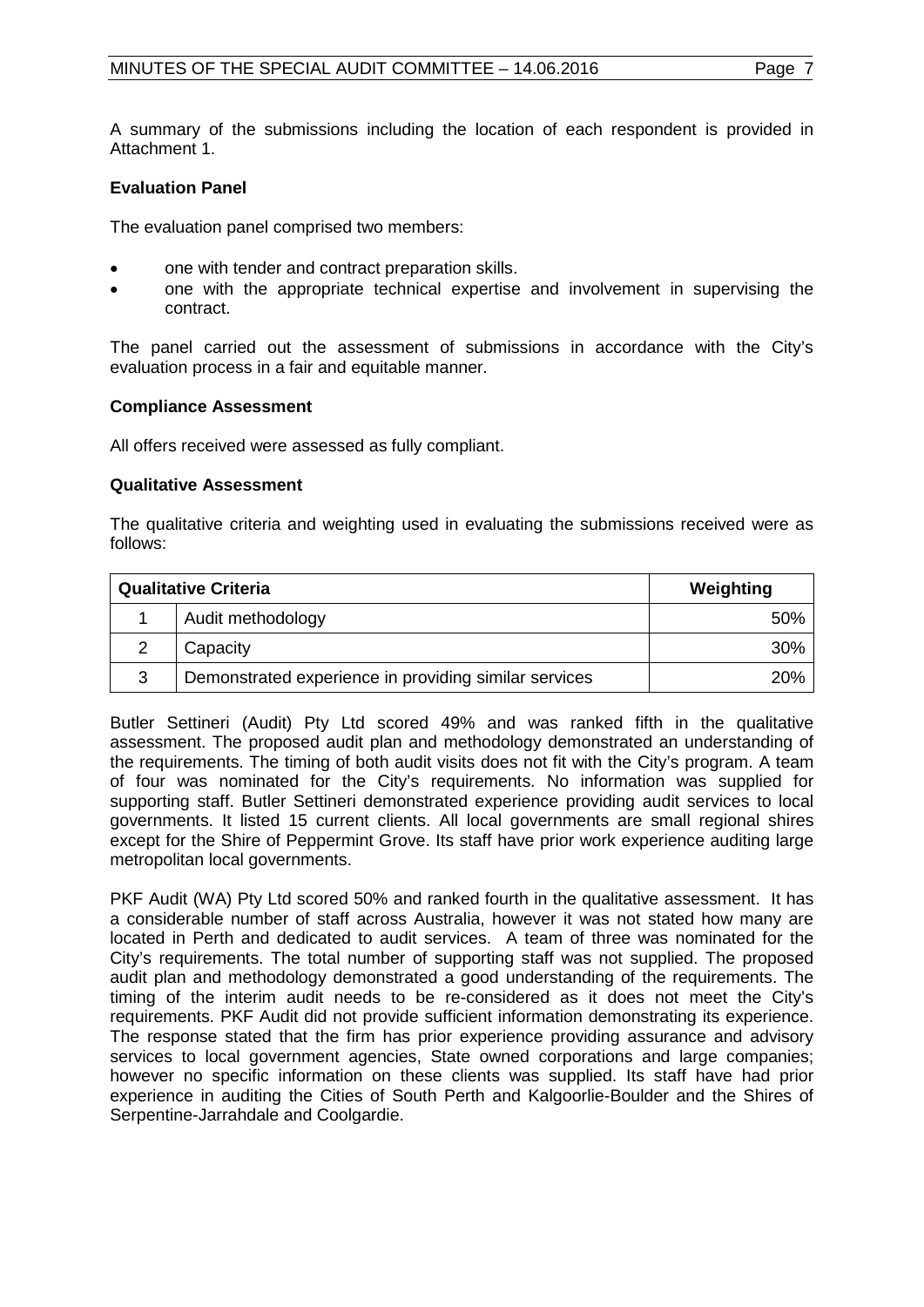Macri Partners scored 56.5% and was ranked third in the qualitative assessment. The firm has an audit team of nine staff. Given the number of current contracts with other large local governments, the capacity of the small team does not appear sufficient. Macri Partners demonstrated considerable experience performing similar audit services for local governments.

Current clients include the following:

- City of Armadale.
- City of Cockburn.
- City of Gosnells.
- City of Nedlands.
- City of Vincent.
- City of South Perth.
- City of Swan.
- Eastern Metropolitan Regional Council.
- Western Metropolitan Regional Council.
- Mindarie Regional Council.
- Six other local governments.

The proposed audit plan and methodology demonstrated a good understanding of the requirements.

Grant Thornton Audit Pty Ltd scored 67% and was ranked second in the qualitative assessment. The proposed audit plan and methodology demonstrated a thorough understanding of the requirements and meets all requirements for statutory auditing and reporting; however it did not provide an estimate of the number of hours allocated to each audit. It proposed an appropriately experienced and resourced team to perform the audit services. It has extensive experience in auditing services to local and state governments across Australia. Western Australian clients include the Cities of Perth, Wanneroo, Rockingham, Canning, Belmont, Kwinana and Melville and it is the City's incumbent external auditor.

Moore Stephens Perth scored 72% and was ranked first in the qualitative assessment. It demonstrated substantial experience in auditing local governments in Western Australia. Current clients include the Cities of Fremantle, Kwinana, Subiaco and Albany and the Towns of Cottesloe and Claremont as well as a large number of regional local governments. Its personnel are suitably experienced and the firm has sufficient resources to undertake the City's contract. The proposed audit plan and methodology demonstrated a thorough understanding of the requirements and meets all requirements for statutory auditing and reporting.

#### **Price Assessment**

The panel carried out a comparison of the lump sum prices and rates offered by each respondent in order to assess value for money to the City.

The assessment of audit cost included the auditor's attendance at two Audit Committee meetings annually. The auditors are also required to carry out grant acquittals each year; however the rates for this service are dependent on the size and complexity of the acquittal. Rates for this service are on application from some of the respondents, therefore it was not included in the contract cost assessment.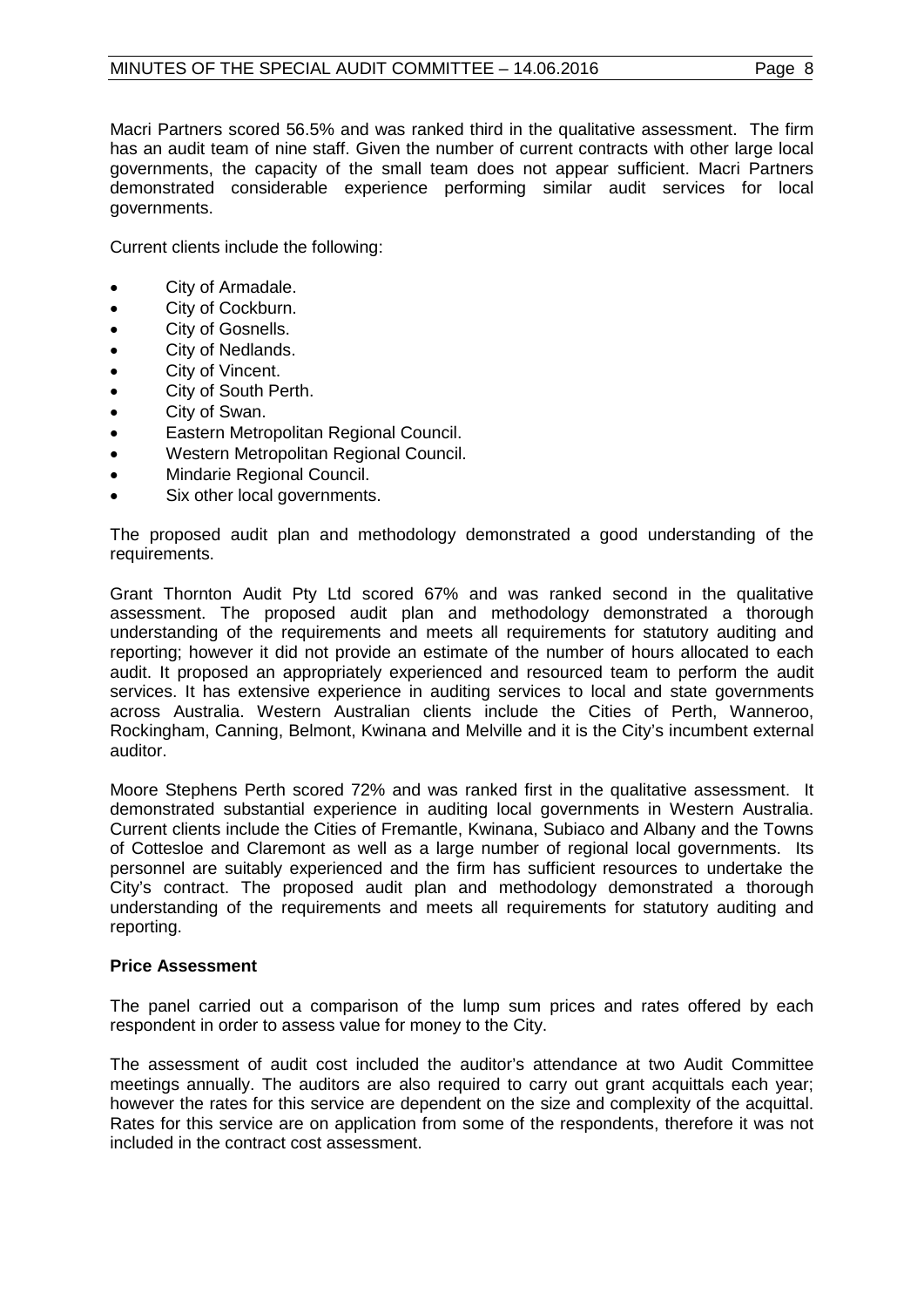| <b>Respondent</b>                   | Year 1   | Year <sub>2</sub> | <b>Estimated</b><br><b>Meeting</b><br><b>Fees</b> | Total    |
|-------------------------------------|----------|-------------------|---------------------------------------------------|----------|
| PKF Audit (WA) Pty Ltd              | \$24,000 | \$24,750          | Incl.<br>in audit<br>fee                          | \$48,750 |
| Moore Stephens Perth                | \$27,500 | \$28,000          | \$1,200                                           | \$56,700 |
| <b>Macri Partners</b>               | \$28,000 | \$29,000          | \$645                                             | \$57,645 |
| Butler Settineri (Audit) Pty Ltd    | \$28,500 | \$28,875          | \$840                                             | \$58,215 |
| <b>Grant Thornton Audit Pty Ltd</b> | \$32,000 | \$32,650          | audit<br>Incl.<br>in.<br>fee                      | \$64,650 |

During 2014-15, the City incurred \$34,500 for the provision of external audit services and the expenditure is estimated at \$86,300 over a three year period if the extension option is exercised.

#### **Evaluation Summary**

The following table summarises the result of the qualitative and price evaluation as assessed by the evaluation panel.

| <b>Respondent</b>                   | <b>Price</b><br>Ranking | Total<br><b>Estimated</b><br><b>Contract</b><br><b>Price</b> | Qualitative<br>Ranking | Weighted<br>Percentage<br><b>Score</b> |
|-------------------------------------|-------------------------|--------------------------------------------------------------|------------------------|----------------------------------------|
| Moore Stephens Perth                | 2                       | \$56,700                                                     |                        | 72%                                    |
| <b>Grant Thornton Audit Pty Ltd</b> | 5                       | \$64,650                                                     | 2                      | 67%                                    |
| <b>Macri Partners</b>               | 3                       | \$57,645                                                     | 3                      | 56.5%                                  |
| PKF Audit (WA) Pty Ltd              |                         | \$48,750                                                     |                        | 50%                                    |
| Butler Settineri (Audit) Pty Ltd    |                         | \$58,215                                                     | 5                      | 49%                                    |

Based on the evaluation result the panel concluded that the quotation from Moore Stephens Perth provides best value to the City and is therefore recommended.

#### **Issues and options considered**

The accounts and annual financial report for each financial year are required to be audited by an independent auditor appointed by the City in accordance with section 7.3 of the *Local Government Act 1995*.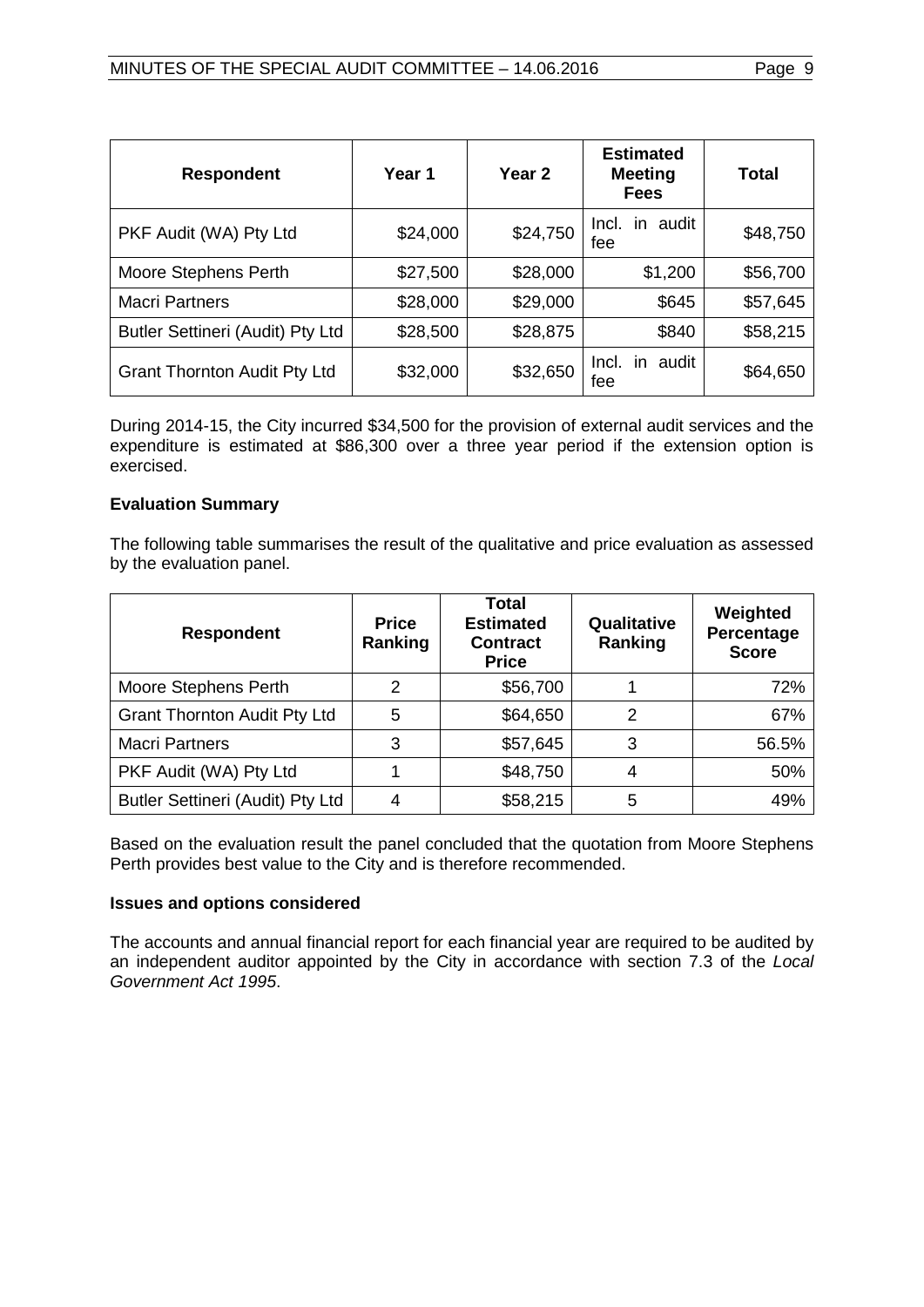#### **Legislation / Strategic Community Plan / policy implications**

| Legislation | A tender is not required to be publicly invited in accordance |
|-------------|---------------------------------------------------------------|
|             | with Part 4, Division 2 clause 11(2)(b) of the Local          |
|             | Government (Functions and General) Regulations 1996,          |
|             | where the supply of the goods or services is to be obtained   |
|             | through the Council purchasing service of WALGA.              |

The appointment of an auditor cannot be delegated to the Chief Executive Officer in accordance with section 5.43(c) of the *Local Government Act 1995*.

#### **Strategic Community Plan**

| <b>Key theme</b>            | Governance and Leadership.                                                                                      |
|-----------------------------|-----------------------------------------------------------------------------------------------------------------|
| <b>Objective</b>            | Corporate capacity.                                                                                             |
| <b>Strategic initiative</b> | Demonstrate accountability through robust reporting that is<br>relevant and easily accessible by the community. |
| <b>Policy</b>               | Not applicable.                                                                                                 |

#### **Risk management considerations**

Should the contract not proceed, the risk to the City will be high as the City would not meet its statutory obligations.

It is considered that the contract will represent a low risk to the City as the recommended respondent is a well-established audit firm with significant industry experience and the capacity to provide the services to the City.

#### **Financial / budget implications**

| Account no.          | 322 A3202 3261 0000 |
|----------------------|---------------------|
| <b>Budget Item</b>   | Audit Services.     |
| <b>Budget amount</b> | \$45,000            |
| Amount spent to date | \$5,000             |
| <b>Proposed cost</b> | \$27,500            |
| <b>Balance</b>       | \$12,500            |

All amounts quoted in this report are exclusive of GST.

#### **Regional significance**

Not applicable.

#### **Sustainability implications**

Not applicable.

#### **Consultation**

Not applicable.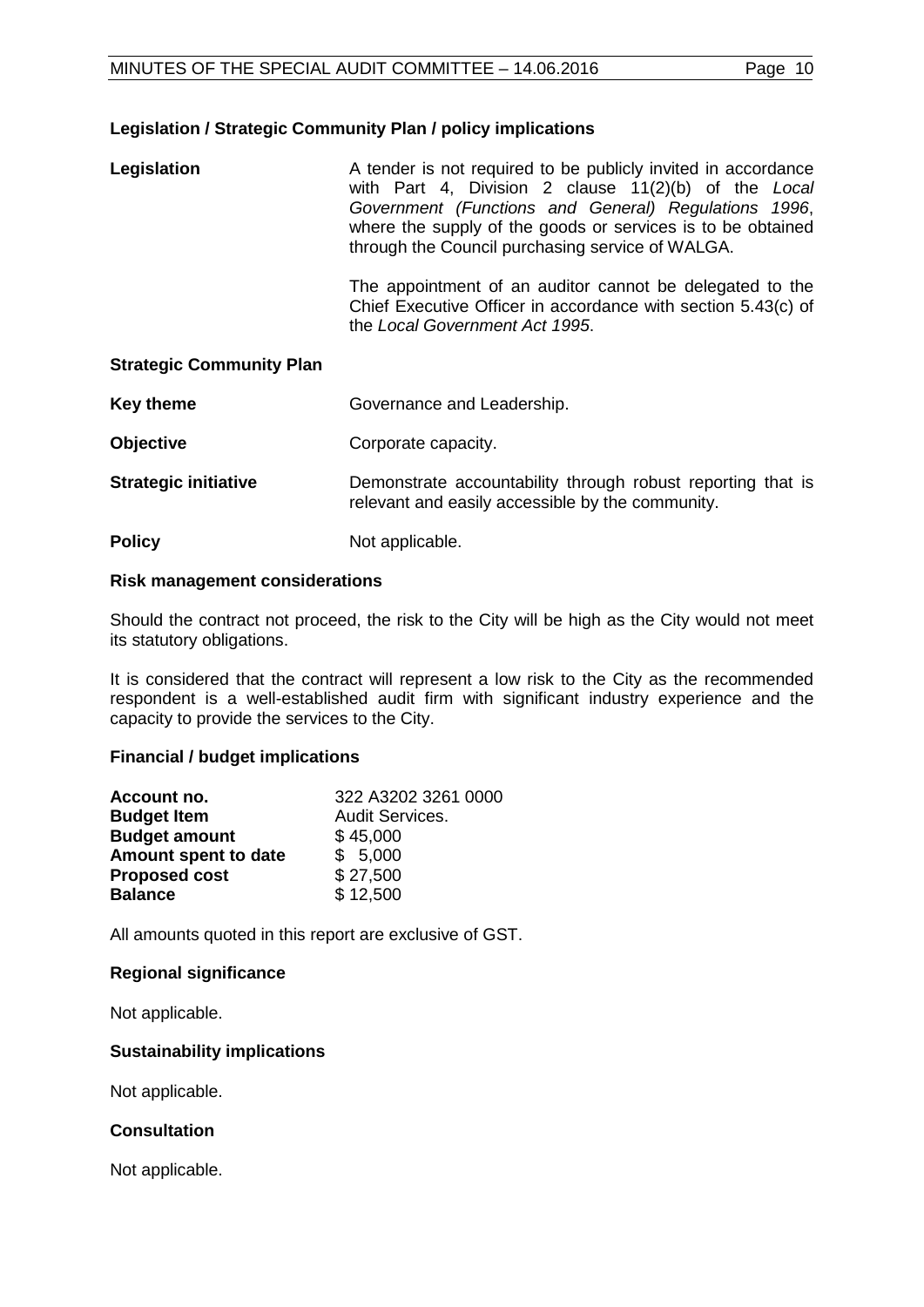#### **COMMENT**

The evaluation panel carried out the evaluation of the submissions in accordance with the City's evaluation process and concluded that the offer submitted by Moore Stephens Perth represents best value to the City.

#### **VOTING REQUIREMENTS**

Absolute Majority.

*Mayor Pickard and Cr Logan entered the room at 5.47pm.*

*The Chief Executive Officer left the room at 5.49pm.*

#### **MOVED Cr Poliwka, SECONDED Mayor Pickard that Council:**

- **1 ACCEPTS the quotation submitted by Moore Stephens Perth for the provision of external audit services as specified in quotation 010/16 for a period of two years with an option for a further one year, for the fixed lump sum of \$55,500 (GST exclusive) and schedule of rates for meeting attendance, grant acquittals and any additional services;**
- **2 BY AN ABSOLUTE MAJORITY APPOINTS Moore Stephens Perth to be its auditor for a period of two years, to cover the audit of the 2015-16 and 2016-17 financial years, with an option for a further one year period.**

#### **The Motion was Put and CARRIED (7/0)**

**In favour of the Motion:** Cr Hamilton-Prime, Mayor Pickard, Crs Fishwick, Jones, Logan, McLean and Poliwka.

*Appendix 1 refers*

*[To access this attachment on electronic document, clickhere:Attach1agnAUDIT160614.pdf](http://www.joondalup.wa.gov.au/files/committees/AUDT/2016/Attach1agnAUDIT160614.pdf)*